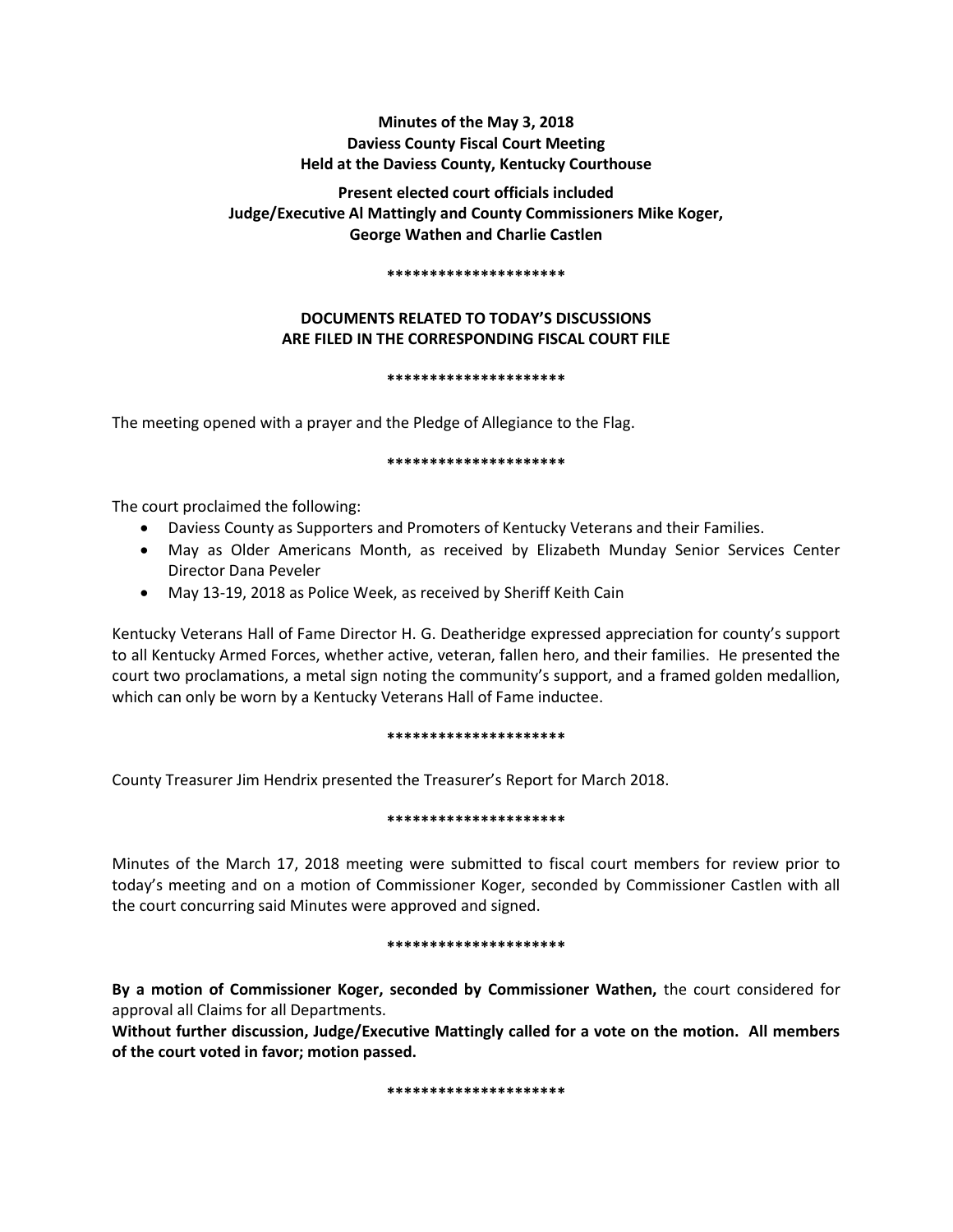**By a motion of Commissioner Wathen, seconded by Commissioner Castlen,** the court considered for approval; Fund Transfer(s).

**Without further discussion, Judge/Executive Mattingly called for a vote on the motion. All members of the court voted in favor; motion passed.** 

#### **\*\*\*\*\*\*\*\*\*\*\*\*\*\*\*\*\*\*\*\*\***

**By a motion of Commissioner Wathen, seconded by Commissioner Koger,** the court considered for approval; Amended Occupational License Fee Administration Agreement with the City of Owensboro increasing the minimum annual rate to \$111,604.

Treasurer Hendrix, the amended agreement incorporates a 3% increase and is reviewed annually for necessary amendments.

**Without further discussion, Judge/Executive Mattingly called for a vote on the motion. All members of the court voted in favor; motion passed.** 

#### **\*\*\*\*\*\*\*\*\*\*\*\*\*\*\*\*\*\*\*\*\***

**By a motion of Commissioner Koger, seconded by Commissioner Castlen,** the court considered for approval; Roadway Resurfacing List 2018/2019, as read by County Engineer Mark Brasher.

| <b>Road Length</b>                                | <b>Begin Location</b>  | <b>End Location</b>       | (miles) | <b>Funding</b>   |
|---------------------------------------------------|------------------------|---------------------------|---------|------------------|
| <b>East District - TOTAL</b>                      | $MILES = 12.991 (46%)$ |                           |         |                  |
| Mcpherson Rd.                                     | Jack Hinton Rd.        | Roby Rd.                  | 1.312   | <b>DCFC</b>      |
| Windy Hill Rd                                     | Joe Haynes Rd.         | Short Station Rd.         | 1.278   | <b>DCFC</b>      |
| Edge Rd                                           | KY 54 (West)           | KY 54 (East)              | 0.469   | <b>DCFC</b>      |
| Wrights Acres Subd.                               | KY405                  | <b>All County Streets</b> | 1.328   | <b>DCFC</b>      |
| Winkler Rd                                        | KY 54                  | King Rd.                  | 0.486   | <b>DCFC</b>      |
| Free Silver Rd                                    | KY 1389                | Scythia Rd.               | 1.771   | <b>DCFC</b>      |
| Campground Rd                                     | KY662                  | KY 1389                   | 2.935   | <b>KYTC FLEX</b> |
| Texas Gas Rd                                      | Jones Rd. So.          | KY 762                    | 1.175   | <b>DCFC</b>      |
| Jones Road So.                                    | Texas Gas Rd.          | Boston Laffoon Rd.        | 0.679   | <b>DCFC</b>      |
| Old State Rd.                                     | Ben Head Rd.           | KY 762                    | 1.047   | <b>DCFC</b>      |
| <b>Fairview Drive</b>                             | KY 54                  | <b>Calumet Trace</b>      | 0.511   | <b>DCFC</b>      |
| Central District - TOTAL MILES = 7.981 (24%)      |                        |                           |         |                  |
| Parks Rd.                                         | Red Hill-Maxwell Rd    | KY 140                    | 2.094   | <b>DCFC</b>      |
| Browns Valley-Redhill Rd                          | <b>US 431</b>          | E. Marksberry Rd.         | 2.321   | <b>DCFC</b>      |
| E. Locust Grove Rd.                               | <b>US 431</b>          | Greenbriar Rd.            | 2.013   | <b>DCFC</b>      |
| Greenbriar Rd.                                    | Red Hill-Maxwell Rd    | County Line               | 1.553   | <b>DCFC</b>      |
|                                                   |                        |                           |         |                  |
| <b>West District - TOTAL MILES = 10.601 (32%)</b> |                        |                           |         |                  |
| Hagan Lane So.                                    | KY960                  | Stanley Birk City Rd.     | 1.083   | <b>DCFC</b>      |
| Lyddane Bridge Rd So.                             | KY 815                 | Mount Zion School Rd      | 0.456   | <b>DCFC</b>      |
| Mount Zion School                                 | Lyddane Bridge Rd So.  | Windy Hollow Rd.          | 0.889   | <b>DCFC</b>      |
|                                                   |                        |                           |         |                  |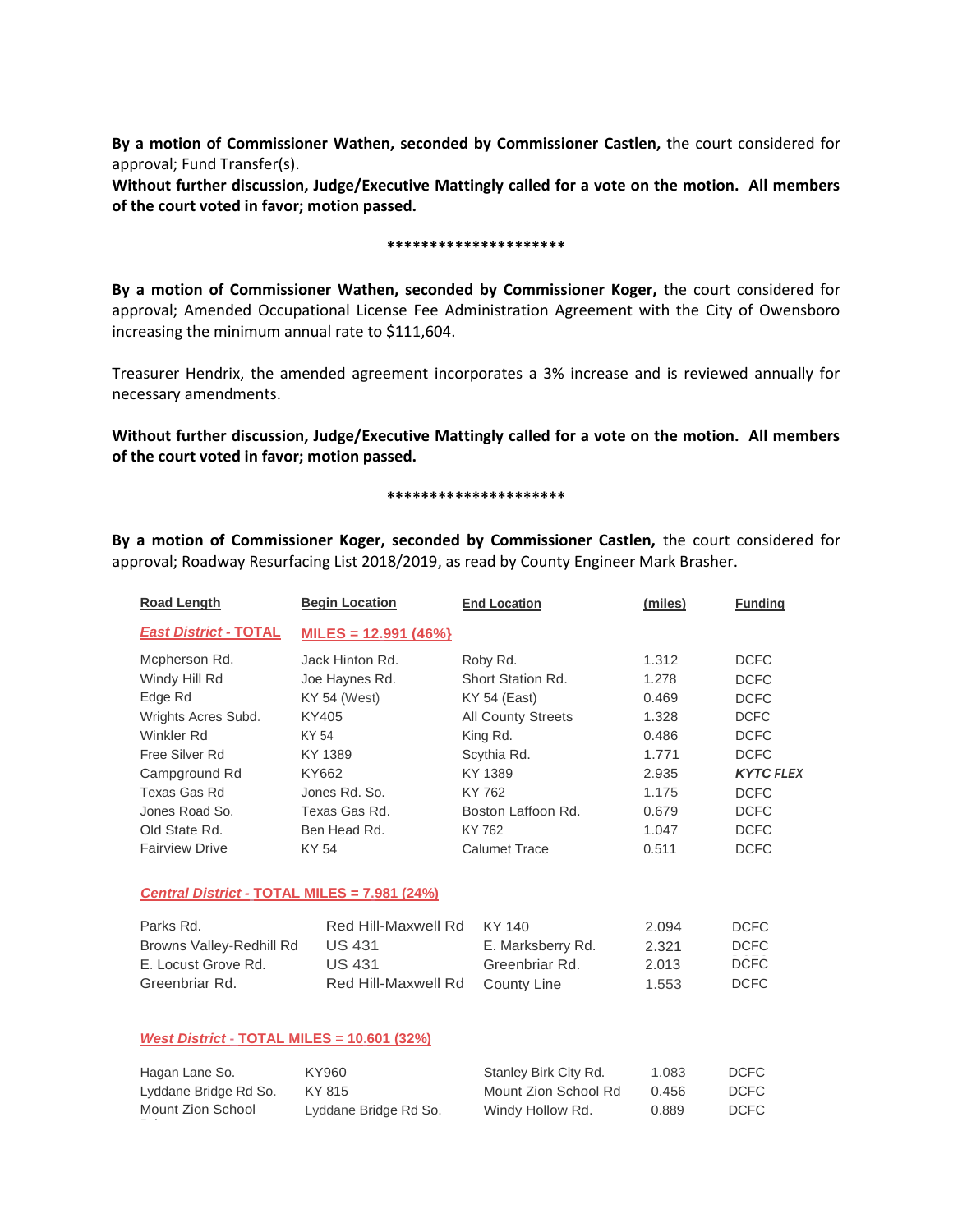| Ashbyburg Rd.   | KY 81                 | KY 554            | 1.129 | <b>DCFC</b> |
|-----------------|-----------------------|-------------------|-------|-------------|
| Haycraft Rd.    | Old Lyddane Bridge Rd | KY 81             | 2.449 | <b>KYTC</b> |
| Jewel Rd.       | Cummings Rd.          | Possom Trot Rd.   | 0.758 | <b>DCFC</b> |
| Macedonia Rd.   | KY 815                | End of Pavement   | 1.572 | <b>DCFC</b> |
| McIntyre Rd. W. | KY 258                | KY 258            | 1.754 | <b>KYTC</b> |
| Worthington Rd. | Lee Rudy Rd.          | W. 5th Street Rd. | 0.511 | <b>DCFC</b> |

Commissioner Wathen asked Mr. Brasher if a sign can be installed at Cummings and Jewel Roads with a directional arrow indicator. Mr. Brasher indicated that a work order has been created and submitted for this sign which should be completed soon.

**Without further discussion, Judge/Executive Mattingly called for a vote on the motion. All members of the court voted in favor; motion passed.** 

### **\*\*\*\*\*\*\*\*\*\*\*\*\*\*\*\*\*\*\*\*\***

**By a motion of Commissioner Castlen, seconded by Commissioner Wathen,** the court considered for approval; Professional Services Contract with Green River Area Development District regarding Friendly Park Village Sewer Extension Project.

**Without further discussion, Judge/Executive Mattingly called for a vote on the motion. All members of the court voted in favor; motion passed.** 

### **\*\*\*\*\*\*\*\*\*\*\*\*\*\*\*\*\*\*\*\*\***

**By a motion of Commissioner Castlen, seconded by Commissioner Wathen,** the court considered for approval; **Resolution 07-2018** - Kentucky Office of Homeland Security (KOHS) grant and approval to submit 2 KOHS grants: Patrol Rifles & Ammunition and Body Armor for the DC Sheriff's Department **Without further discussion, Judge/Executive Mattingly called for a vote on the motion. All members of the court voted in favor; motion passed.** 

# **\*\*\*\*\*\*\*\*\*\*\*\*\*\*\*\*\*\*\*\*\***

**By a motion of Commissioner Koger, seconded by Commissioner Castlen,** the court considered for approval; Replace a Damaged Guardrail on Jack Hinton Road, per KYTC Agreement with Eden Fence Incorporated.

Mr. Brasher noted, approximately a month ago, we were made aware that someone damaged the guardrail on Jack Hinton Road, presumably a hit and run. Mr. Brasher said, a claim for the repair has been submitted to our insurance carrier to cover the damage. Additionally, an investigation is underway to try and identify the person responsible for this damage. If found, that individual will be responsible for all costs incurred to repair the damaged guardrail. Mr. Brasher explained, this is specialty work and will be quite expensive to correct.

**Without further discussion, Judge/Executive Mattingly called for a vote on the motion. All members of the court voted in favor; motion passed.** 

**\*\*\*\*\*\*\*\*\*\*\*\*\*\*\*\*\*\*\*\*\***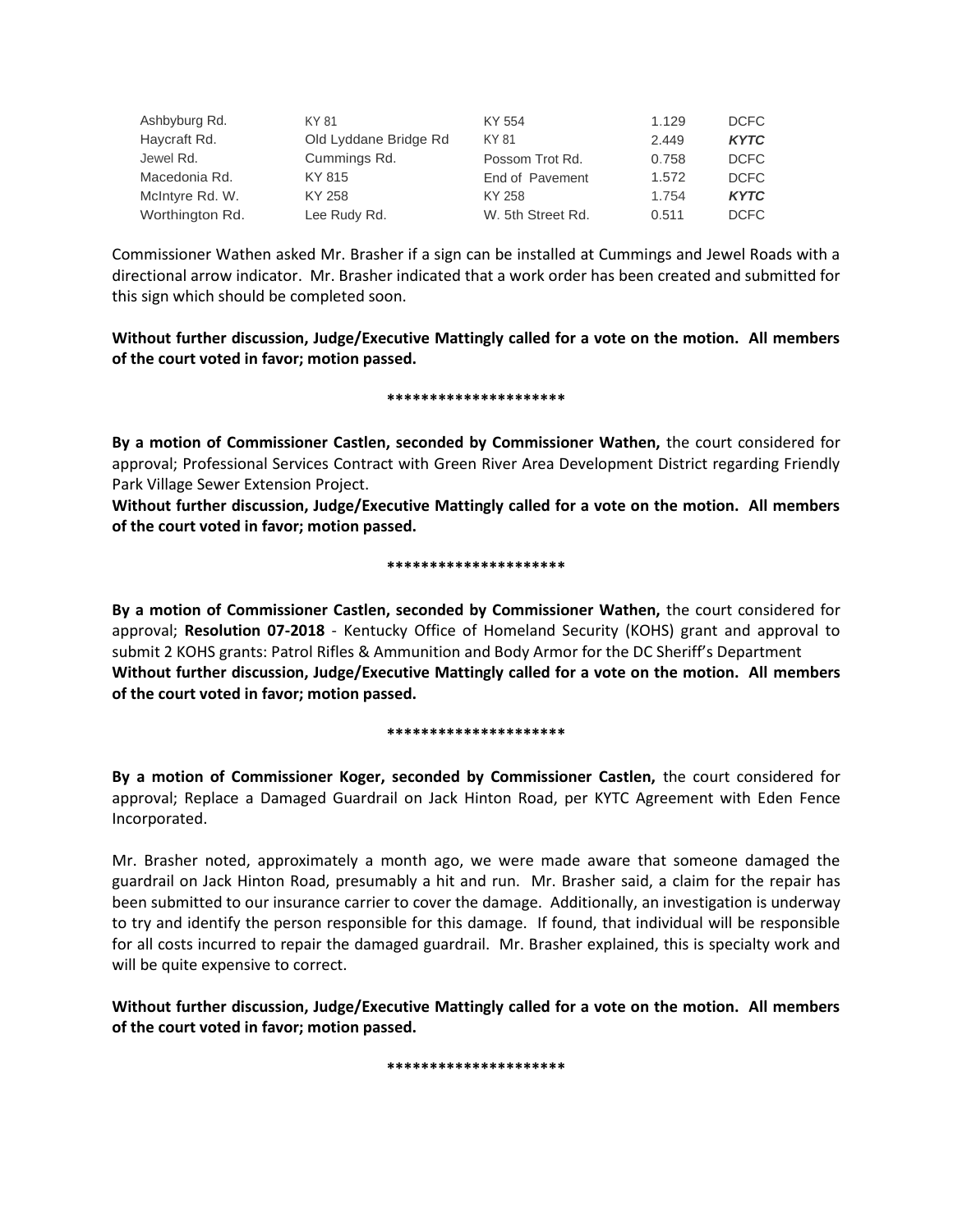**By a motion of Commissioner Koger, seconded by Commissioner Wathen,** the court considered for approval; Award **Bid No. 04-2018**: Shared Path Project - Hospital Campus to Daniels Lane to Envision Contractors, LLC (excluding the bid alternative) for \$371,469.

Judge Mattingly stated, "This project began 5 years ago. Many issues caused the project to be delayed, such as difficulties obtaining an easement, bids that came in surprisingly and unacceptably high, the project had to be rebid, but even the re-bid bids were still more costly than we had bargained for with the state. As a result, we renegotiate this project's funding with the state, of which they agreed to contribute an additional \$70,000 with the county paying the remaining \$87,000 overage. We are gladly and finally getting started on the path to the path."

**Without further discussion, Judge/Executive Mattingly called for a vote on the motion. All members of the court voted in favor; motion passed.** 

# **\*\*\*\*\*\*\*\*\*\*\*\*\*\*\*\*\*\*\*\*\***

**By a motion of Commissioner Castlen, seconded by Commissioner Wathen,** the court considered for approval; Renew, without change, the following Bids:

- **- Bid No. 13-2014:** Pavement Striping (4 th renewal) to Reynolds Sealing and Striping
- **- Bid No. 16-2014:** Recycling Services (4 th renewal) to Don Groezinger Inc.
- **Bid No. 16-2016:** County Uniforms (2<sup>nd</sup> renewal) to Sigel's Uniforms
- **- Bid #3060:** Sodium Chloride (Rock Salt) (2<sup>nd</sup> renewal) to Compass Minerals
- **Bid No. 20-2017:** Wood Grinding Services (1st renewal) to PGC Mulch

Purchasing Agent Jordan Johnson noted the above  $4<sup>th</sup>$  renewals will be rebid next year.

**Without further discussion, Judge/Executive Mattingly called for a vote on the motion. All members of the court voted in favor; motion passed.** 

# **\*\*\*\*\*\*\*\*\*\*\*\*\*\*\*\*\*\*\*\*\***

**By a motion of Commissioner Koger, seconded by Commissioner Wathen,** the court considered for approval; Advertise for Firefighter/EMT.

**Without further discussion, Judge/Executive Mattingly called for a vote on the motion. All members of the court voted in favor; motion passed.** 

# **\*\*\*\*\*\*\*\*\*\*\*\*\*\*\*\*\*\*\*\*\***

**By a motion of Commissioner Wathen, seconded by Commissioner Castlen,** the court considered for approval; Hire Alyssa Bickett, Lillie Goetz, and Austin Payne as Dept. of Engineering seasonal interns effective upon successful completion of pre-employment screenings.

**Without further discussion, Judge/Executive Mattingly called for a vote on the motion. All members of the court voted in favor; motion passed.** 

### **\*\*\*\*\*\*\*\*\*\*\*\*\*\*\*\*\*\*\*\*\***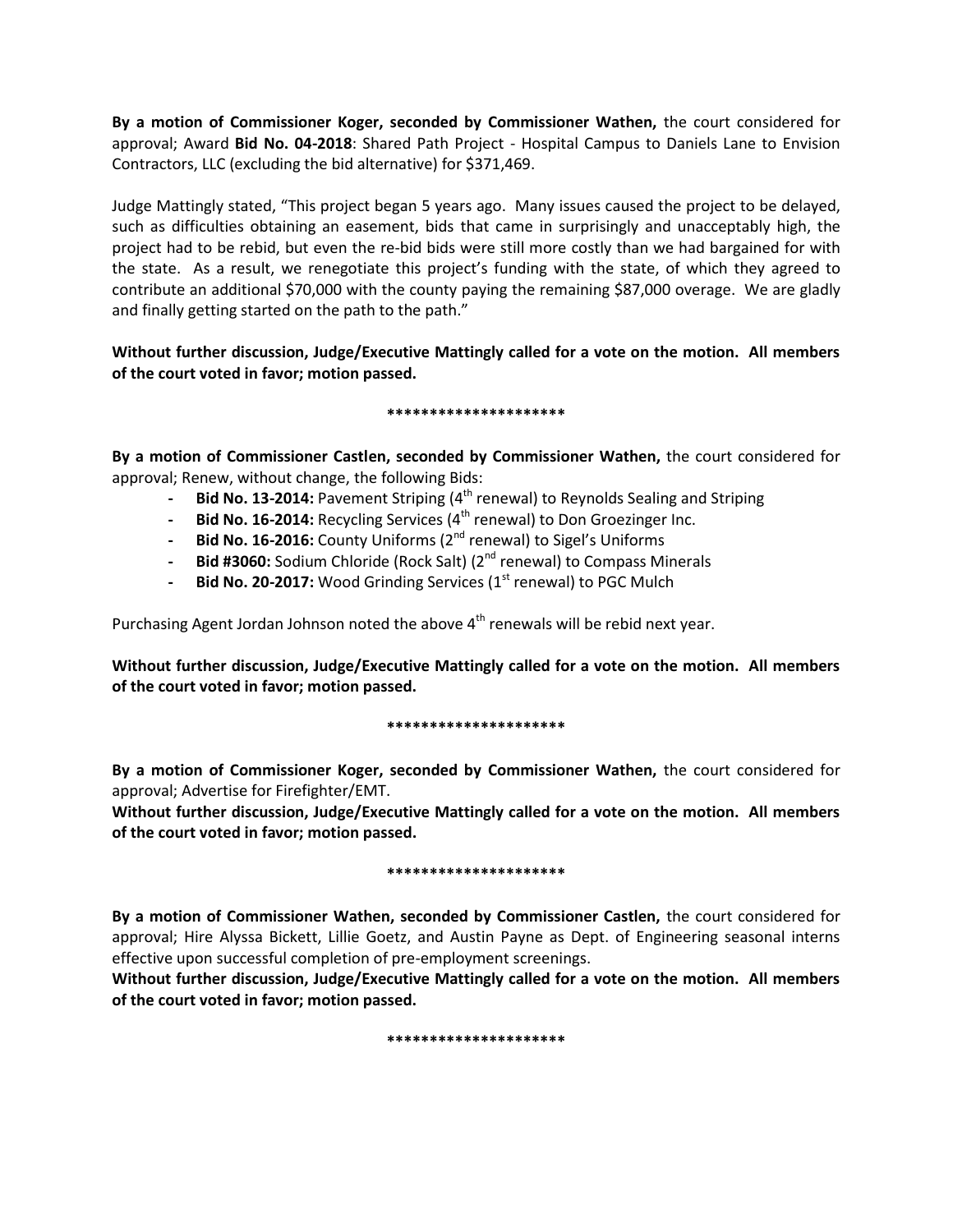**By a motion of Commissioner Wathen, seconded by Commissioner Castlen,** the court considered for approval; Hire James Robert Goetz and Garrett Murphy as Dept. of Public Works seasonal laborers effective upon successful completion of pre-employment screenings.

**Without further discussion, Judge/Executive Mattingly called for a vote on the motion. All members of the court voted in favor; motion passed.** 

### **\*\*\*\*\*\*\*\*\*\*\*\*\*\*\*\*\*\*\*\*\***

**By a motion of Commissioner Koger, seconded by Commissioner Castlen,** the court considered for approval; Dana Thornberry (16-2017) to the **Board of Assessment Appeals** (Danielle Haag served 1 term)

TERM: 05/03/2018 – 05/03/2021.

**Without further discussion, Judge/Executive Mattingly called for a vote on the motion. All members of the court voted in favor; motion passed.** 

# **Comments:**

Judge/Executive's April & May Anniversary Recognitions:

- Parks Maintenance Assistant Mark Irby 20 years
- Solid Waste Coordinator Mike Hamilton 20 years
- Transfer Station HEO Tim McDaniel 20 years
- Information Services Director Wayne Swift 10 years
- EMA Deputy Director John Clouse 5 years
- Transfer Station Scale Operator Haley Root 5 years

Commissioner Wathen congratulated the National Day of Prayer event planners for today's outstanding program. He stated, "It was heartwarming."

Commissioner Koger asked Mr. Brasher about the progress on fixing the county road potholes. Mr. Brasher noted that the vast majority of potholes have been fixed, but the few more severely damaged potholes are still being worked on.

Judge Mattingly thanked the Plumbers and Pipe Fitters Union for considering to provide the piping services for the new spray park. Due to the harsh winter weather and recent flooding, the new spray park will not open as planned by Memorial Day.

Court members announced recent and upcoming events.

**Without objection, Judge/Executive Mattingly adjourned the meeting. SO ORDERED THAT COURT STAND ADJOURNED.**

**\*\*\*\*\*\*\*\*\*\*\*\*\*\*\*\*\*\*\*\*\***

Without objection, Judge/Executive Mattingly adjourned the meeting. **SO ORDERED THAT COURT STAND ADJOURNED.**

Judge/Executive: AMAL for commissioner: Alerla Cattles